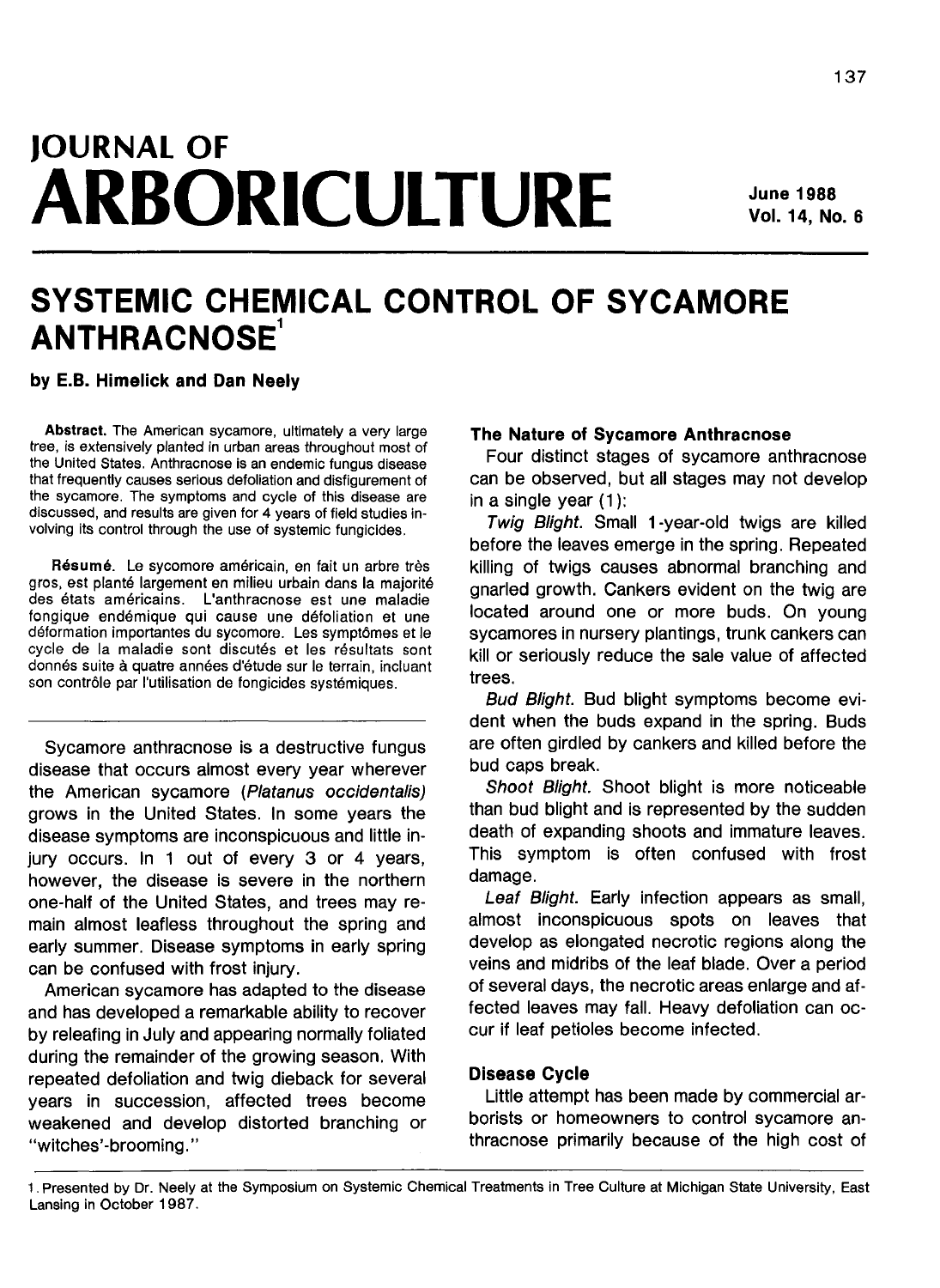spraying large sycamores and because of past failures attributed to ineffective fungicides and incorrect spraying schedules. In addition, the cycle of the disease is complicated and difficult to understand, and its severity fluctuates from year to year.

Sycamore anthracnose is caused by the fungus Gnomonia platani Kleb. The asexual stage, Gloeosporium platani Oud. (6), is found fruiting on infected twigs and leaves. The disease cycle begins with infection of the leaves in the spring from spores primarily produced in fungus-fruiting bodies on 1-year-old cankered twigs. Later, brown fruiting bodies of the fungus form along the veins and midribs in diseased leaf tissue. Fungus spores released from these fruiting bodies can infect leaves formed later during the spring and early summer. During the summer, the fungus grows through the veins, midrib, and petiole and into the twig to which the leaf is attached. The fungus overwinters in diseased twig tissue adjacent to the current season's buds.

When temperatures are suitable during late fall, winter, and early spring, the fungus grows rapidly in year-old twigs. A canker may form in the twig bark around the base of a bud and kill the bud before the leaves emerge (bud-blight stage). The twig-blight stage occurs on twigs that are girdled by fungus cankers before bud expansion in the spring. These twigs have no foliage beyond the point of the girdling canker. During some seasons, cankers develop more slowly at the base of buds and young shoots and unfolded leaves are killed a few days after emergence (1).

Fruiting bodies of the asexual stage of the fungus develop and produce spores in the cankered areas of twigs. The spores produced in the fruiting bodies are washed off by rain and infect newly formed leaves in the spring, thus completing the disease cycle.

The severity of the disease, especially the shoot-blight stage, is determined by the mean temperature during the 2-week period immediately following bud break and first leaf development in the spring. The disease is most severe in those years when the average mean daily temperature for this period is 50 to  $55^{\circ}$ F, the optimum for fungus growth and disease development. Shootblight severity decreases from moderate to slight as the temperature increases from 55 to 60°F (5). The amount of spring rainfall has no affect on the severity of twig, bud, or shoot blight, although spring rains and relatively cool temperatures are usually associated with high incidence of the leafblight stage (5).

## **Control Studies**

Sycamore anthracnose was one of the first urban tree diseases studied by staff of the Illinois Natural History Survey more than 50 years ago. The present authors initially started extensive field and laboratory research on the life cycle of the fungus, its physiology, and the testing of fungicide sprays in 1957.

**Spray Control Studies, 1957 to 1976.** We determined earlier that the most effective control of sycamore anthracnose was an application of mercury spray when the buds begin to swell in the spring (1). When a ban was placed on the use of mercury sprays, other fungicides were tested. Some control of shoot blight was obtained using benomyl (Benlate) at the rate of 2.4 pounds per 100 gallons of water, a concentration higher than is stipulated on the label. Leaf infection was prevented by spraying either Difolatan 4F at the rate of 2 pints per 100 gallons of water or Cyprex 65W at the rate of 1.0 pound per 100 gallons of water when the leaves were one-half to threefourths developed (2, 3).

**Systemic Control Studies.** Trunk-injected systemic chemicals offer great potential for controlling several kinds of tree diseases, particularly vascular and leaf diseases. Studies by Wysong, Sing, and Willmeng in 1977-1979 indicate that Arbotect 20-S gave some control of sycamore anthracnose when trunk-injected in the fall (7). Studies by Himelick and Duncan using Arbotect 20-S in 1979-1981 gave excellent results in controlling the disease (4).

Early Field Studies, 1979 to 1982. American sycamores, 32 feet tall (10.0 m) and 10 to 12 inches (25-30 cm) in diameter at breast height, growing in the Illinois Natural History Survey arboretum near Urbana were gravity-injected in the fall of 1979 and 1980. Six trees were injected once (October 4, 1979) with 400 ml of Arbotect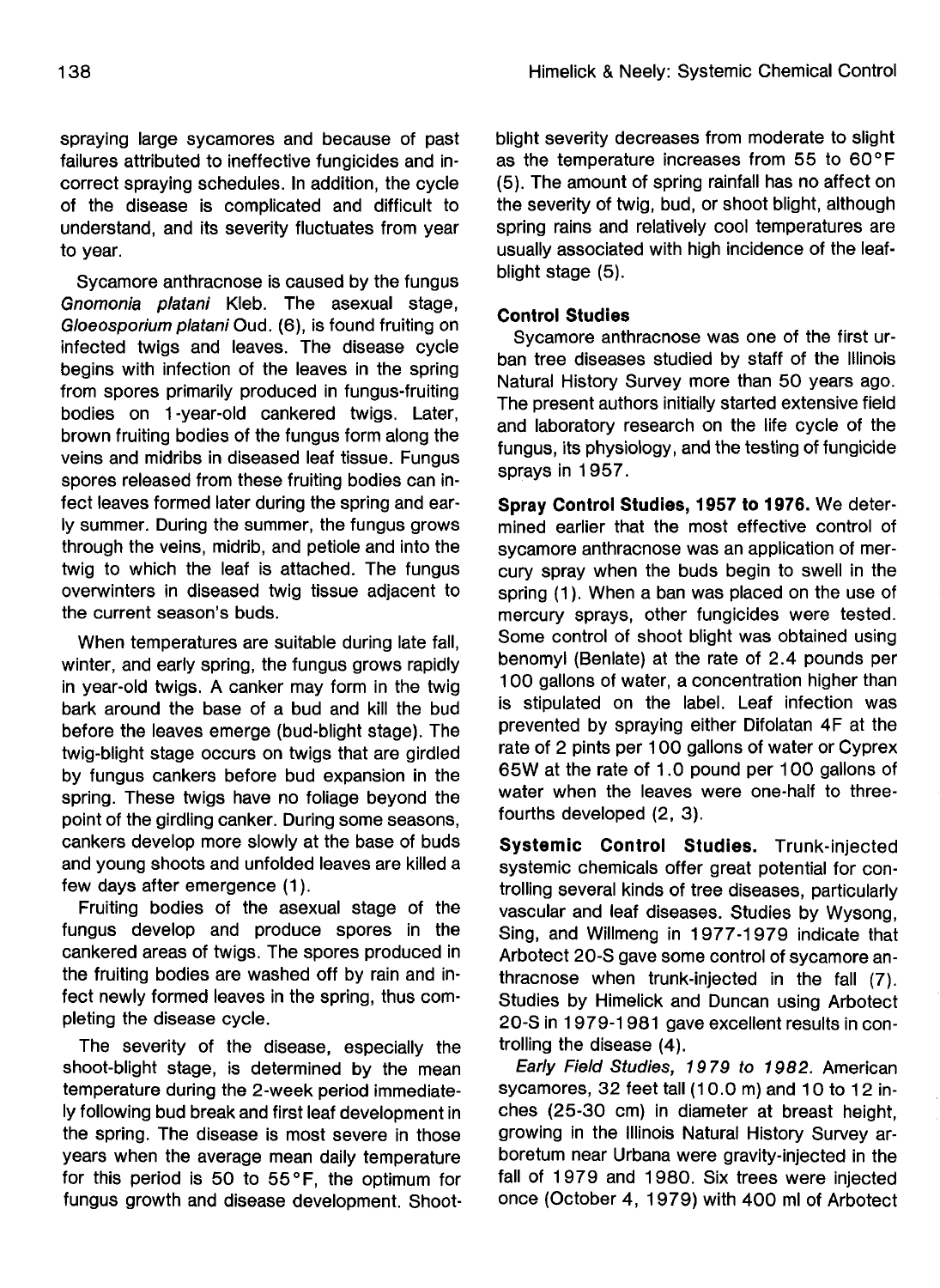20-S<sup>2</sup> in 8 L (1:20 dilution) of distilled water per tree; six trees were injected twice (October 4, 1979 and October 8, 1980) with 200 ml of Arbotect 20-S in 8 L (1:40 dilution) of distilled water per tree. Injections were made into four 3/16-inch holes equally spaced around the trunk, 6 inches (15 cm) above the ground. Complete uptake of the solutions required 5 to 8 hours. Twelve untreated trees served as controls.

Results of Early Field Studies. In the spring of 1980, a very low incidence of all stages of sycamore anthracnose was observed, and no data were recorded. The spring of 1981, however, was one of the most severe seasons for the disease in the past 30 years of our field records. The spring of 1982 was a moderately severe season. Efficacy data on the control of twig-, shoot-, and leaf-blight stages were taken on June 6, 1981 and June 15, 1982.

Arbotect 20-S injected at the 1:40 dilution rate for 2 consecutive years dramatically reduced both twig and shoot blight (Table 1). In addition, the percent of leaf infection was low compared to that of nontreated trees.

The 1:20 dilution rate, injected only once, gave effective control, but this rate caused bark injury around and above injection sites. Both concentrations of Arbotect 20-S gave significant control of the disease through the spring of 1982, three spring seasons after the initial injections.

Recent Field Studies, 1986 to 1987. To confirm our earlier results (4) and to support the data

with a greater number of replications, a second test was initiated (September 17,1986) in a new sycamore block-planting in the Survey arboretum. The American sycamores were 25 feet (7.6 m) tall and 6 to 7 inches (15 to 18 cm) in diameter at breast height. In this study, Phyton 27<sup>3</sup> and Arbotect 20-S were used at the rates recommended by the manufacturers. Phyton 27 was gravityinjected into 14 trees on September 23, 1986, at the rate of 7.5 ml of 21.4 percent active ingredient in 1,500 ml of distilled water per tree; Arbotect 20-S was gravity-injected into 14 trees on September 25, 1986, at the rate of 100 ml of concentrate (26.6 percent active ingredient) in 4 L of distilled water per tree. Gravity-injections were made into four 3/16-inch holes equally spaced around the trunk, 6 inches (15 cm) above the ground. Two liter enema bags were used, and complete uptake of the solutions required 6 to 10 hours. A randomized tree selection was made, and 14 randomly selected trees were used as untreated controls.

Results of Recent Field Studies. Disease ratings for percent twig blight were made independently by two observers on May 7, 1987; an additional rating for percent leaf infection was made on July 6, 1987. The twig-, bud-, and leaf-blight stages of sycamore anthracnose were moderately severe in the spring of 1987.

Arbotect 20-S injected at the 1:40 dilution rate during September gave good control the following spring, with 2.4 percent of the top twigs blighted

% Shoots £ Vo Twigs % Leaves blighted blighted Infected Number Dilution Years of trees rate injected 1981 1982 1981 1982 1981 1982 6 1:40 1979, 1980  $0.8a<sup>1</sup>$ 3.4 a 1.6a 0.8 a 6.2 a 2.0 a 6<br>2  $\epsilon$ 1:20 1979 1.5 a 6.2 a 2.3 a 9.7 b 11.8 a 1.8 a **—.2**  $12$ Controls  $\ddotsc$ 47.0 b 40.8 c 42.4 b 49.6 c 40.0 b

**Table 1. Effectiveness of trunk-injecting Arbotect 20-S on October 4,1979, and October 8,1980. Data were recorded on June 6,1981, and on June 15, 1982.**

<sup>1</sup>Numbers in a column followed by the same letter are not significantly different, DMRT (P=0.01).

<sup>2</sup>No leaves were present on control trees when data were taken in 1981.

2 Arbotect 20-S (26.6 percent active ingredient) 2-(4 thiazolyl)benzimidazole hypophosphite.

3 Phyton 27 (21.36 percent active ingredient) copper sulphate pentahydrate.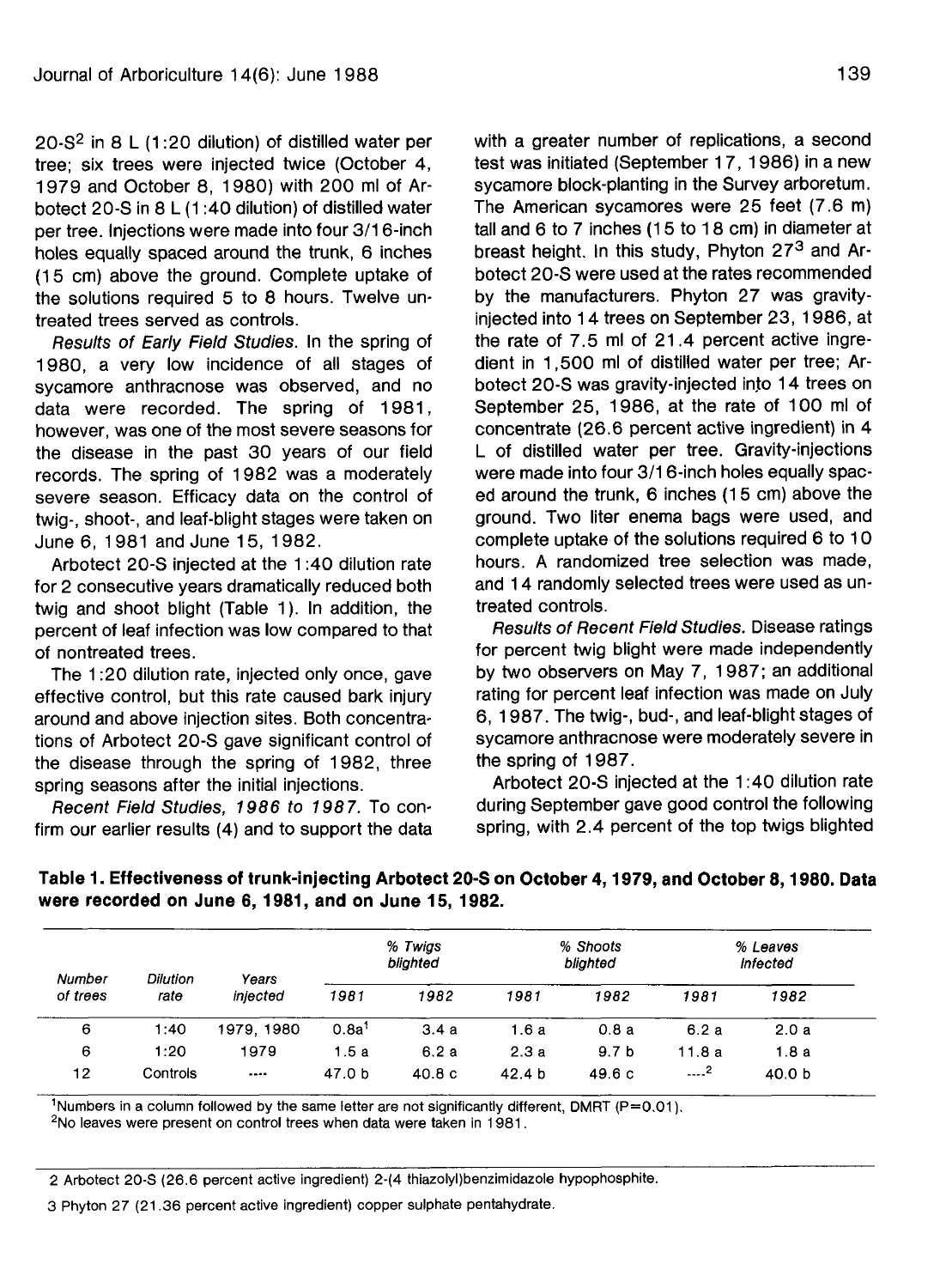compared to 46.6 percent in the control trees (Table 2). On the lower portion of the crowns of treated trees, reasonably good control was obtained; 16 percent of the twigs were killed compared to 74 percent on the control trees. Outstanding control of leaf infection was obtained compared to 44.3 percent on the control trees (Table 3). The untreated control trees continued to have increased infected leaf tissue with some defoliation. The few infected leaves on treated trees remained attached and showed little or no increase in infected tissue. Only minor bark injury was observed above a few of the Arbotect 20-S injection sites. No other phytotoxic symptoms were observed on trees treated with Arbotect 20-S.

Powdery mildew infection was relatively high in 1987 on both American sycamore and London plane trees, Platanus X acerifolia. A reduction in the amount of powdery mildew was also obtained using Arbotect 20-S. Trees treated with Arbotect 20-S had 15 percent of the leaves infected with powdery mildew compared to 35 percent on control trees.

Twig blight and leaf blight on American sycamores treated with Phyton 27 were slightly less than on control trees (Tables 2 and 3). No significant reduction in powdery mildew infection was noted. Considerable injury occurred around and above two-thirds of the injection sites. Later in the summer, a callused ridge developed 1 to 3 feet (30 to 90 cm) above the injection sites where a streak  $\frac{1}{4}$ - to  $\frac{1}{2}$ -inch (5 to 15 mm) wide of cambium cells were killed by the chemical dilution tested. We concluded that we had used a slightly higher concentration of chemical solution than should be used to avoid plant injury. The amount of disease control obtained did not appear to justify the expense of the chemical and the labor involved in using Phyton 27.

### **Discussion**

Our results indicate that suitable control of sycamore anthracnose can be obtained with one injection of Arbotect 20-S in the fall before leaf abscission occurs. Based on the 1979-1982 test (2), a fall injection of Arbotect 20-S will give reasonably good control for up to three growing seasons. Since our data for the second field study in 1986 were for only one growing season, we cannot support the results of the first study until we have collected at least two more years of field data.

The American sycamore should not be planted in residential areas; it is best grown in an undisturbed woods or forest environment. In an urban environment, homeowners become quite disturbed with this "dirty" tree following a few years of raking leaves, twigs, and bark from the lawn. The sycamore tree does, however, grow rapidly, even in unsuitable soil. It is easily transplanted, produces firewood and wood chips, and is an easy tree for animals and professional arborists to climb. As a result, the American sycamore will probably always be found growing as an ornamental shade tree in urban areas of the United States. The loss of its leaves in years when sycamore anthracnose is prevalent is, therefore, of concern to city dwellers.

The selection of disease-resistant species may be an answer to the problem, although such genetic selections may be an economic "gamble" for the nursery industry. Until resistant varieties are developed, the use of systemic chemicals appears to be the best method of control.

| Treatment     | May 7             |
|---------------|-------------------|
| Arbotect 20-S | 2.4a <sup>1</sup> |
| Phyton 27     | 32.9 <sub>b</sub> |
| Untreated     | 46.6c             |

**Table 2. Sycamore anthracnose. Percentage twig blight, 1987.**

<sup>1</sup>Numbers in data column differ significantly, DMRT  $(P=0.05)$ .

**Table 3. Sycamore anthracnose. Percentage leaf blight, 1987.**

| Treatment     | July 6            |
|---------------|-------------------|
| Arbotect 20-S | 2.1a <sup>1</sup> |
| Phyton 27     | 40.1 b            |
| Untreated     | 44.3 b            |

<sup>1</sup>Numbers in data column followed by the same letter do not differ significantly, DMRT (P=0.05).